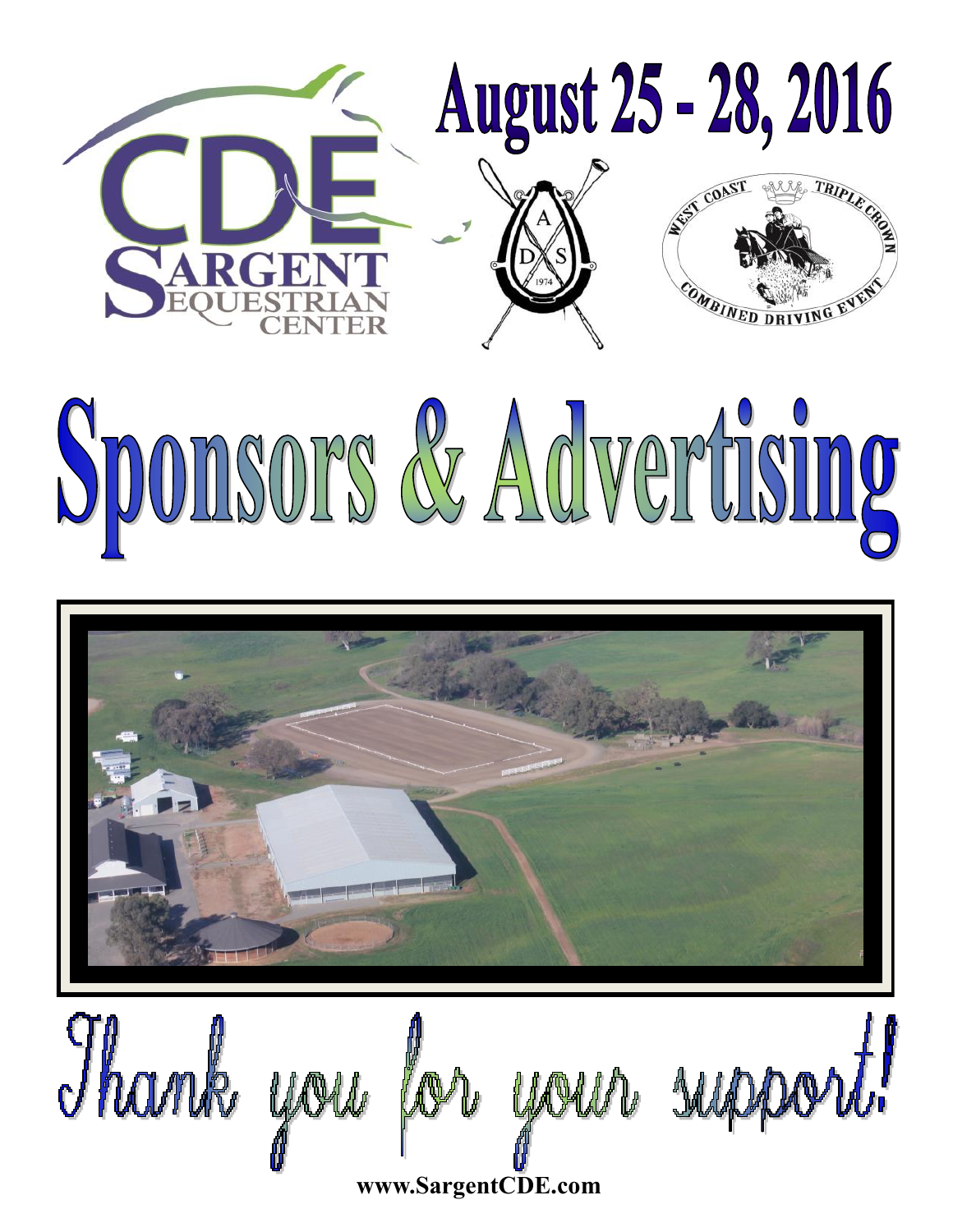

# **SPONSORSHIPS & ADVERTISING**

| 2016                                                                                      | \$3,000<br><b>NUINVILLE</b> | \$1,000<br><b>PLATINUM</b> | \$500<br>GOLD           | \$400<br>HAZARD | \$300<br>SILVER | \$200<br><b>BRONZE</b> | \$100<br><b>DIVISION</b> | \$100<br>VENDOR |
|-------------------------------------------------------------------------------------------|-----------------------------|----------------------------|-------------------------|-----------------|-----------------|------------------------|--------------------------|-----------------|
| Top billing at all 2016 SEC events                                                        |                             |                            |                         |                 |                 |                        |                          |                 |
| Top Billing at the 2016 SECDE                                                             |                             |                            |                         |                 |                 |                        |                          |                 |
| Sponsor Logo on 2016 SECDE Newsletters, Banner, T-Shirts &<br>other promotional materials |                             |                            |                         |                 |                 |                        |                          |                 |
| Sponsor name on T-Shirts, Banner and other 2016 SECDE promotional materials               |                             |                            |                         |                 |                 |                        |                          |                 |
| Prime booth space to present or display your product/service during the SECDE             |                             |                            |                         |                 |                 |                        |                          |                 |
| One Full page photo ad for advertising in 2016 SECDE Program                              |                             |                            |                         |                 |                 |                        |                          |                 |
| One Half page photo ad for advertising in 2016 SECDE Program                              |                             |                            |                         |                 |                 |                        |                          |                 |
| Business Card size ad in 2016 SECDE Program                                               |                             |                            |                         |                 |                 |                        |                          |                 |
| Honorable Mention in 2016 SECDE Program                                                   |                             |                            |                         |                 |                 |                        |                          |                 |
| Hang your own banner for 1 year inside the SEC arena                                      |                             |                            |                         |                 |                 |                        |                          |                 |
| VIP Passes includes SECDE Saturday Night Gala                                             | 6                           | 4                          | $\overline{2}$          | $\overline{2}$  | $\mathbf{1}$    |                        |                          |                 |
| Sponsor lunch coupons to use at all 2016 SEC Events                                       | 16                          |                            |                         |                 |                 |                        |                          |                 |
| Hospitality & seating in VIP Sponsor area at SECDE                                        |                             | 4                          | $\overline{\mathbf{4}}$ | $\mathbf{2}$    |                 |                        |                          |                 |
| SECDE T-shirts or hats                                                                    | 4                           | 4                          | $\overline{2}$          | $\overline{2}$  | $\mathbf{1}$    | 1                      | 1                        |                 |
| Listing on 2016 SECDE website with logo, photo ad & link<br>www.sargentcde.com            |                             |                            |                         |                 |                 |                        |                          |                 |
| Help Sponsor a Junior Driver for the weekend                                              |                             |                            |                         |                 |                 |                        |                          |                 |
| Your name associated with your chosen Division at the SECDE Competition                   |                             |                            |                         |                 |                 |                        |                          |                 |
| Sponsor's name announced during the 2016 SECDE Driving Show                               |                             |                            |                         |                 |                 |                        |                          |                 |
| Sponsor's name announced during ALL 2016 SEC Events & Awards Ceremony                     |                             |                            |                         |                 |                 |                        |                          |                 |
| Opportunity to participate in Awards Ceremony                                             |                             |                            |                         |                 |                 |                        |                          |                 |
| <b>Complimentary SECDE Program</b>                                                        |                             |                            |                         |                 |                 |                        |                          |                 |
| Hang your banner@ SEC for 1 year on your chosen Hazard                                    |                             |                            |                         |                 |                 |                        |                          |                 |

*\*\* If you would like to Sponsor a "Special Award" for a Class or Division, contact Belle Davis: Belle.davis@clearwire.net 209-915-2610*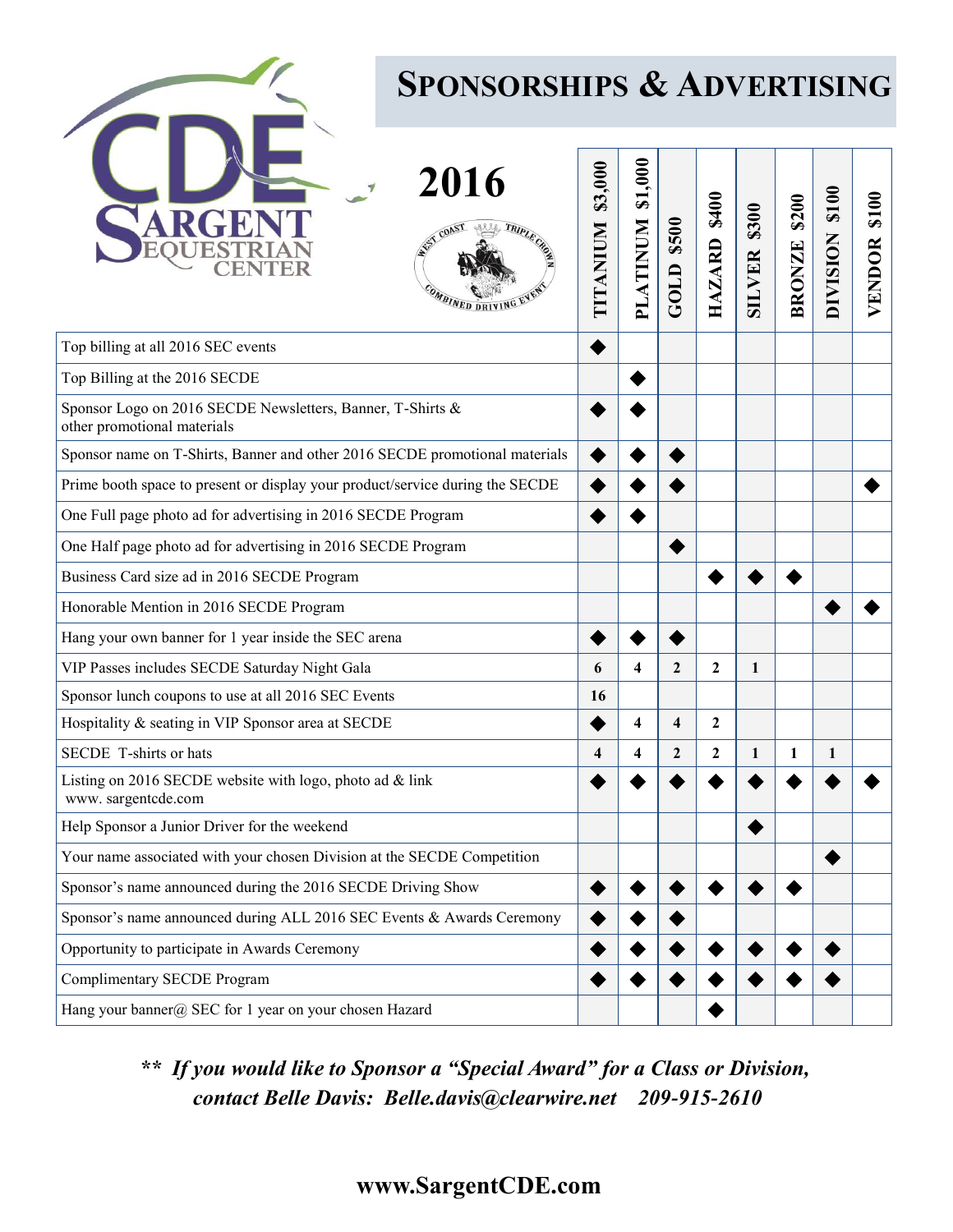

# **SPONSOR ORDER FORM**

## Thank you for your Sponsorship!



| CEINIER                                                                                                  |             | $\sim$ DRIVIS |  |  |  |
|----------------------------------------------------------------------------------------------------------|-------------|---------------|--|--|--|
| <b>COMPANY NAME:</b><br><b>CONTACT:</b>                                                                  |             |               |  |  |  |
| <b>COMPLETE ADDRESS:</b>                                                                                 |             |               |  |  |  |
| CELL:<br><b>PHONE:</b>                                                                                   |             |               |  |  |  |
| <b>EMAIL:</b><br>FAX:                                                                                    |             |               |  |  |  |
| <b>COMMENTS:</b>                                                                                         |             |               |  |  |  |
|                                                                                                          |             |               |  |  |  |
| Ad Deadline: August 1, 2016<br>Photo-ready art to be supplied by advertiser. See last page for Ad Specs. |             |               |  |  |  |
| <b>SPONSOR PACKAGES:</b>                                                                                 | <b>COST</b> | <b>AMOUNT</b> |  |  |  |
| <b>Titanium Sponsor</b>                                                                                  | \$3,000     |               |  |  |  |
| <b>Platinum Sponsor</b>                                                                                  | \$1,000     |               |  |  |  |
| <b>Gold Sponsor</b>                                                                                      | \$500       |               |  |  |  |
| <b>Hazard Sponsor</b>                                                                                    | \$400       |               |  |  |  |
| <b>Silver Sponsor</b>                                                                                    | \$300       |               |  |  |  |
| <b>Bronze Sponsor</b>                                                                                    | \$200       |               |  |  |  |
| Dictation Company Channel Only                                                                           |             |               |  |  |  |

| <b>Bronze Sponsor</b>                                                | \$200 |  |
|----------------------------------------------------------------------|-------|--|
| <b>Division Sponsor: Choose One</b>                                  |       |  |
| Intermediate ADS Advanced (Int II)<br>Preliminary<br><b>Training</b> | \$100 |  |
| <b>Vendor Space</b>                                                  | \$100 |  |
| <b>TOTAL:</b>                                                        |       |  |

Please complete this form and send to:

**Sargent Equestrian Center CDE 15757 E. Sargent Road Lodi, CA 95240**

*For questions regarding Sponsorship, contact:*

*Belle Davis: Belle.davis@clearwire.net 209-915-2610*

Make check payable to: **Sargent Equestrian Center**

*\*\* If you would like to Sponsor a "Special Award" for a Class or Division, contact: Belle Davis: Belle.davis@clearwire.net 209-915-2610 Award ideas: Navigator Award, Best Junior Driver, Best Morgan, Best Marathon Turnout, Best Conditioned*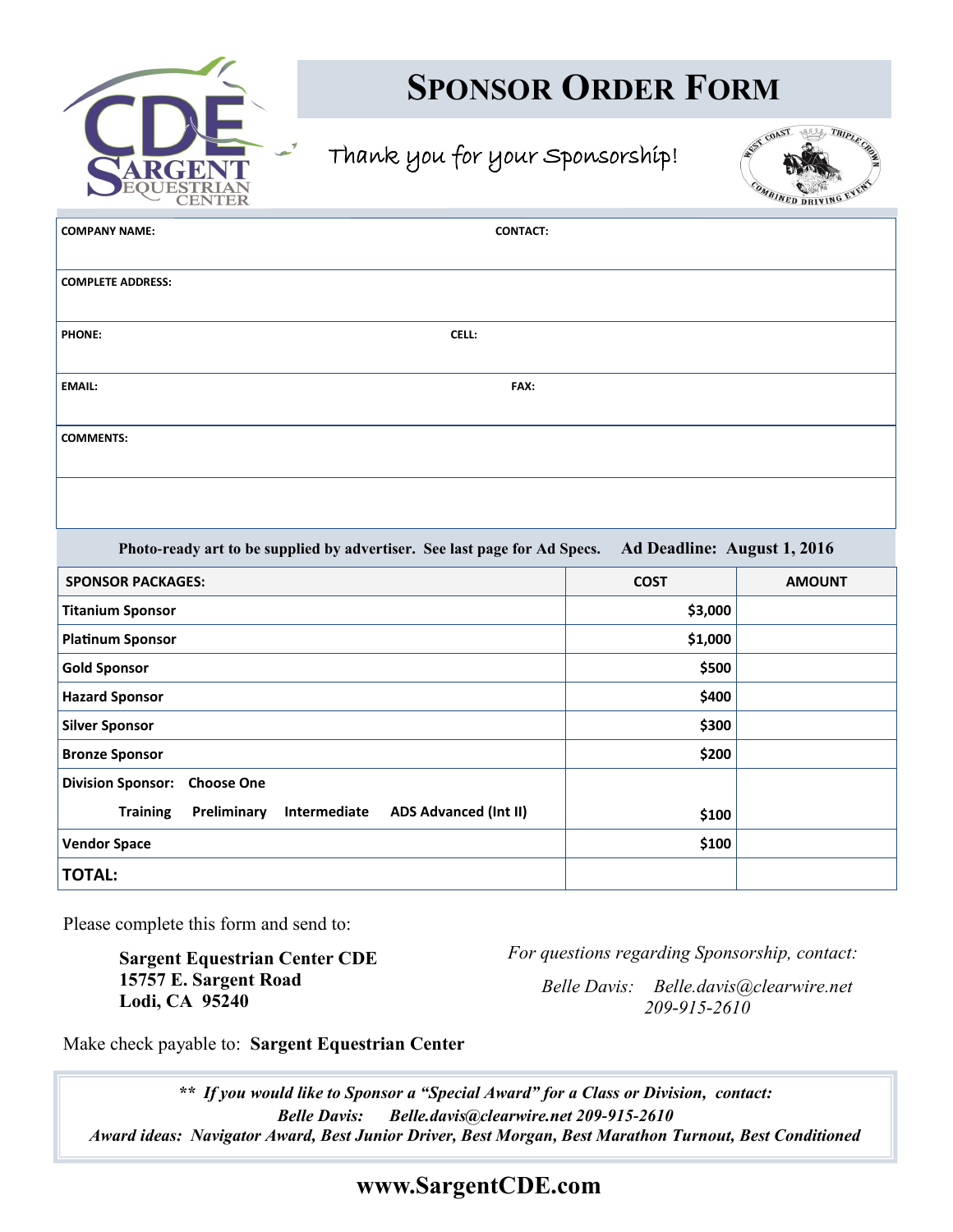

# **ADVERTISER ORDER FORM**

Thank you for your Support!



| <b>COMPANY NAME:</b>          | <b>CONTACT:</b> |
|-------------------------------|-----------------|
|                               |                 |
| <b>COMPLETE ADDRESS:</b>      |                 |
|                               |                 |
| <b>PHONE:</b><br><b>CELL:</b> |                 |
|                               |                 |
| <b>EMAIL:</b>                 | <b>FAX:</b>     |
|                               |                 |
| <b>COMMENTS:</b>              |                 |
|                               |                 |
|                               |                 |

### **Color ads are limited, order early! Photo-ready art to be supplied by advertiser.\* Ad Deadline: August 1, 2016**

| <b>Program Advertising</b>                                           | Color | <b>B&amp;W</b> | Amount |
|----------------------------------------------------------------------|-------|----------------|--------|
| Full Page Inside Front Cover or Inside Rear Cover                    | \$250 |                |        |
| Full Page (7-1/2 inches wide x 10 inches tall)                       | \$175 | \$125          |        |
| Half Page (7-1/2 inches wide x 5 inches tall)                        | \$90  | \$75           |        |
| Quarter Page (3-1/2 inches wide x 5 inches tall)                     | \$75  | \$50           |        |
| Business Card (3-1/2 inches wide x 2 inches tall)                    | \$30  | \$20           |        |
| Centerfold Special! 2 Color pages on Centerfold, and 1 B&W Full Page |       | \$400          |        |
| <b>TOTAL:</b>                                                        |       |                |        |

*\*Program Ad Specs are listed on the next page.*

Please complete this form and send to: Make check payable to: **Sargent Equestrian Center**

**Sargent Equestrian Center CDE 15757 E. Sargent Road Lodi, CA 95240**

*For questions regarding Program Advertising, contact:*

*Jeanne Williams - jeanne@sargentequest.com or 209-727-9299*

*\*\* If you would like to Sponsor a "Special Award" for a Class or Division, contact: Belle Davis: Belle.davis@clearwire.net 209-915-2610 Award ideas: Navigator Award, Best Junior Driver, Best Morgan, Best Marathon Turnout, Best Conditioned*